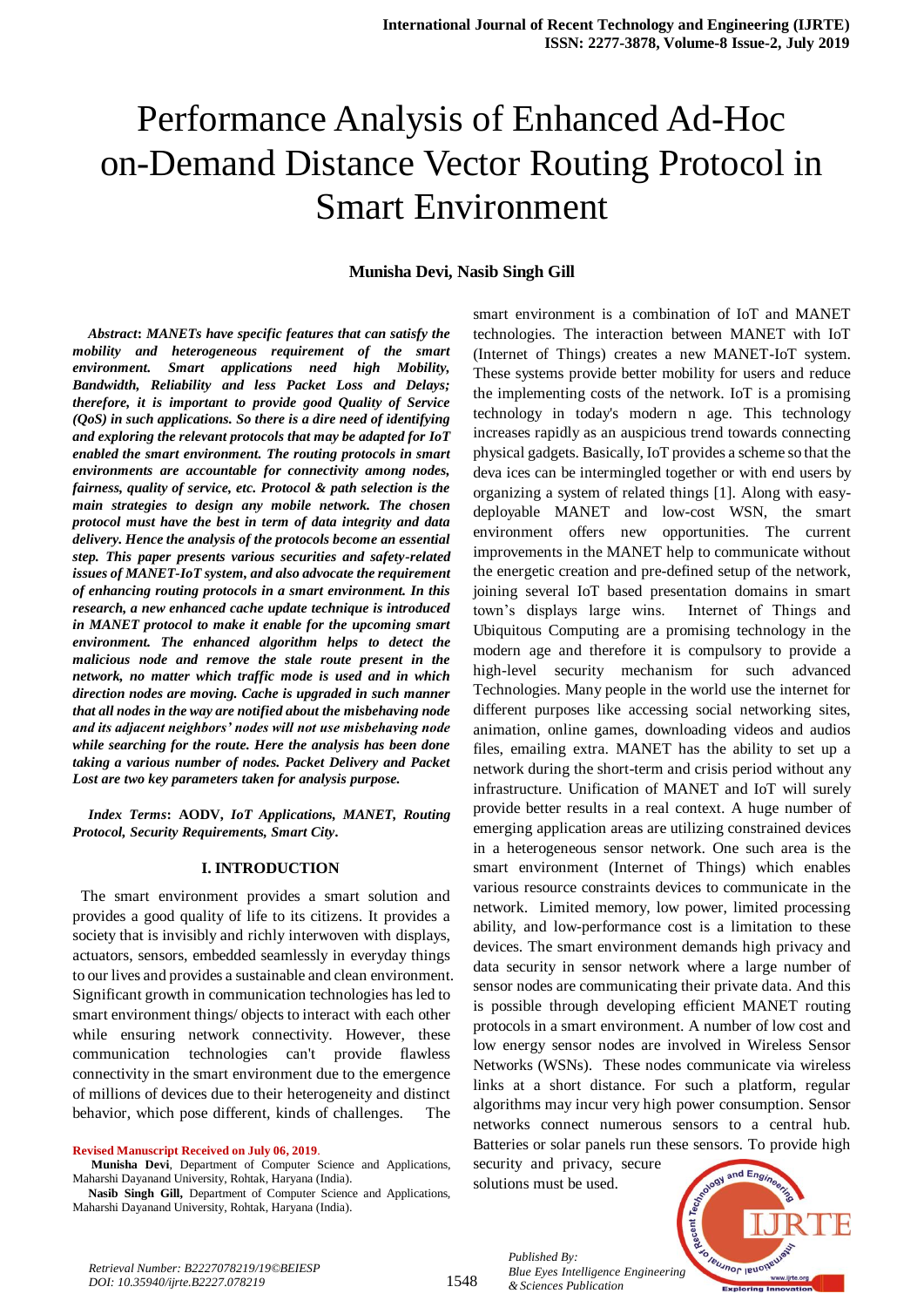## **II. LITERATURE SURVEY**

Prompt interaction and communication among smart devices have been achieved in a highly dynamic and mobile environment. And all this has only been possible due to the emergence of MANET equipped IoT technology. Handshaking of IoT and MANETs play an important role in many advanced and challenging application like monitoring and logistics, controlling, traffic management, smart cities, etc. Authors in [2] reported that MANET can be considered as a self-arranged and self-organized class of mobile nodes in a dynamic network. Wireless Sensor Network and MANET are the main bases for smart cities and IoT applications. An enhanced solution is given in [3] to put together the collaborative network construction of WSN and the MANET on-demand network development skills for smart area information excavating in a smart environment. A smart home system based on DSDV and AODV protocols in MANET are shown paper [4]. Jitendra Pandey et al. [5] presented a new scheme to heal the link failure problem in routing. And presented mobile power aware stable nodes for the smart environment and they have proposed a self-healing structure for smart city network. Authors have modified AODV to fix the network protocol. Virtual nodes concept has been used. Virtual nodes help in reconstruction phase by the quick selection of a new route. The power conditions of the nodes considered to be available to select virtual nodes. Information about members of virtual nodes and power status is maintained by the individual route tables. When a new route is required, the condition of power is checked and the path is established. When link rupture is detected the node does broadcast a hope data to the adjacent neighbor. The link disconnection information is specified by the data header node and request has been made for the alternate routing. Once the data is received the alternate route is created through the virtual nodes by checking stability and power conditions and the last one hope neighbor route initiates the maintenance phase. For simulation and NS 2.34 has been used. Plans have been created for both UDP and TCP with a similar number of connections. Authors in [6] said that a smart environment provides an innovative way of managing different components like buildings, homes, health, transportation, etc. Effective data management requires new techniques and methods to produce information that is important in utilizing and management of resources intelligently and dynamically. A multi-level architecture of smart environment has also been presented by the authors that were inspired by semantic web technologies and Dumpster Shafer uncertainty. According to Villanovan [7], MANETs are useful in a home environment like an office, buildings, hospitals, etc. Smart building networks are quality of service architecture oriented framework which is adaptive and context-aware. The effect of various packet dropping attacks (Great hole, Blackhole, Selfish) in MANET is shown in the paper [8]. The result showed that such packet dropping attacks have adverse effects on the performance of the T-MANET protocol, and it can worsen in a highly dynamic environment. Attacks cause more energy consumption, the higher end to end delay and more packet drop with less output. In paper [9] authors discussed various techniques for secure routing in IoT devices for the mobile ad-hoc network. They have mentioned various research challenges in this field. Thebig. Mnoorul [10] has done an analysis of various protocols in MANET and IoT. In paper [11] various routing schemes have been categorized according to On-Demand and Table Driving Strategies and comparison have been drawn. On the basis of this comparison, we can easily conclude in which situation, which protocol is suited and MANET and IoT enabled smart environment is also discussed here. In paper [12] an extensive literature survey is done by authors to identify the various gaps of present MANET protocols and shown the basic security requirement. They have drawn attention towards protocol enhancement requirement in the network and showed that up to now most of the work is done in a small area. Paper [13] presented the route cache update technique. Various quality of service parameters was taken for evaluation. And the new technique has improved the performance of dynamic source routing protocol up to 30 percentage. In [14] the author proposed a new EDSR protocol for MANET. And implementation works showed the performance by taking less number of nodes in the network and showed as the number of nodes increases performance decreases. They discussed the problem of Energy Efficiency while designing the routing protocols. In [15] authors evaluated the role of MANET in IoT. They have taken a case scenario for the smart environment. Within their article, they offered MANET state-of-art review, radio frequency identification, near field communication, wireless sensor Network, and protocols as a mean to show their applicability towards IoT. In [16] authors proposed the technique of safe- weighted clustering routing and Energy Efficiency for an internet of things system using the interaction of WSN and MANET routing principles.

#### **III. SECURITY PROCEDURES**

The security aspect of IoT is a major challenging issue because lots of different objects are networked and organized here. Research shows that IoT network may have lots of attacks like Denial-of-Service, Android Malware, Spam, Web-Based Malware and the others attack. Hence there is a need to develop a protected structure for data transmission [17]. Validity, accessibility, and non-repudiation are the primary conditions of the wireless network framework. Confidentiality is a key parameter that ensures that our information reaches the right source. Honesty is also one of the main features of security. Scheming safe and enabled routing protocols for MANET is the main function, but the network pathway is very important in preserving evidence and security. Different authentic practices are used to provide protection for routing material during transmissions. During hope to hope conduction, security protocols are surrounded by a routing mechanism to confirm and authenticate packets.



*Published By:*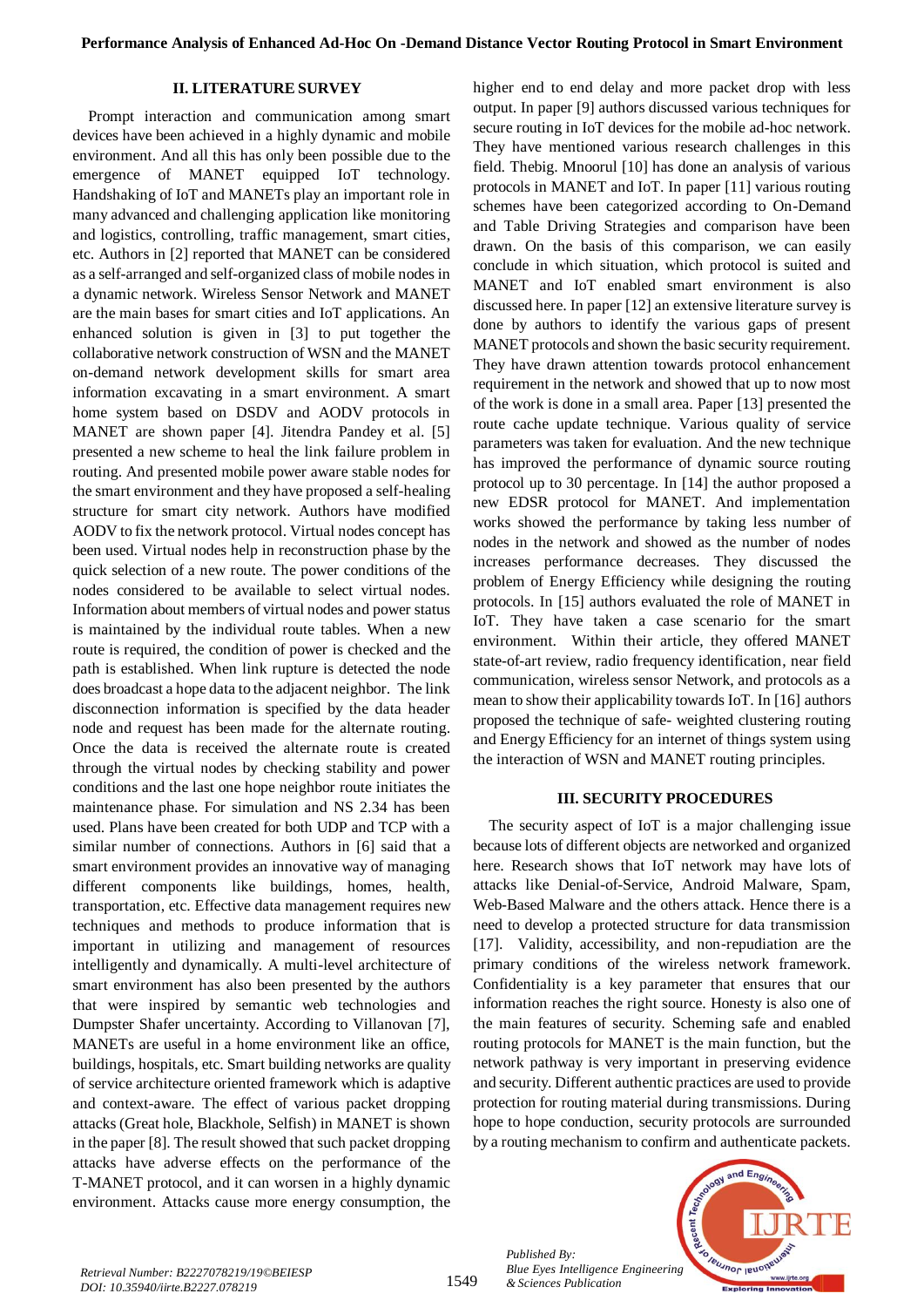All intermediate nodes are necessary to complete and verify the digital signature attached to the dispatch packets. IoT network system used in combat fields uses various MANET techniques for communication [18]. Figure 1 specifies the dependency on the security functions implemented at the connection point of MANET and IoT. The high-security mechanism should be used on these junction points to investigate cyber-attacks and therefore preparing good routing protocols is necessary for the interactive MANET system [19].



Figure 1: Interdependence Security features in IoT & MANET

## **IV. THE REQUIREMENT OF ENHANCING ROUTING PROTOCOLS IN SMART ENVIRONMENT**

We have observed some limitations in existing MANET routing protocols [12] [20]. Reducing the routing protocols problems will develop a secure, efficient and better application in a smart environment.

 Most of the existing MANET protocols forward hello packets or acknowledgment between nodes which enhances the delay and load on the system.

 Most of the routing protocols are unable to find the optimal path between sources to a destination.

■ Link reliability is not concerned at all, such as node battery lifetime, loads delay, bandwidth, etc. and hence these routes are not sufficient for data delivery between source to the goal node.

 They exert more loads on the node in terms of power consumption, processing power, and memory size.

 Only one path is defined, however, if, the main part fails then protocol requires another path, which will consume extra cost, power and time.

 They try to choose the shortest route from initial to the goal node, but when the shortest route is congested at that time there should be some mechanism to choose the longer but efficient route.

 Existing routing protocol not covers all problems such as delay, data drop, more overhead, etc.

 The issue of adaptation according to dynamically changing topology [11].

Some "Should Have" Features of Routing Protocols in Smart Network are shown below:

 When locating a route between initial to the goal node, various Quality of Service parameters such as node battery life, delay, data rate should be considered.

 While changing topology, there should be minimal overhead.

 When the path gets invalid, there should be some mechanism to provide the quick establishment of a path in the system.

 Consider the optimal path instead of the shortest route when an application needs quality of service such as packet Losses, an end to end delay, bandwidth, etc. to send packets from initial to the goal node.

 There should be a mechanism which automatically finds another way to send packets when the primary path fails during the changing topology.

 Develop protocols, which are capable to handle high mobility conditions.

• The routing protocol may need to implement security to protect against attack.

Enhancements should be done in such a way that the protocol can fix routing if the link fails. Based on the concept of self-treatment, the technology will help in creating an adaptive system, which provides functionality despite the possibility of disaster [21].

## **V. AD HOC ON-DEMAND DISTANCE VECTOR ROUTING IN SMART ENVIRONMENT**

MANET is a special type of wireless network in a smart environment. It does not have any infrastructure or base station. Every node is acting as a router. If any node wants to send data to somebody, it receives the data and forwards like a router. This type of networks is used in emergencies cases, where we cannot go for constructing any fixed infrastructure [22]. In MANET, routing is a difficult task. The basic two types of routing are Proactive and Reactive routing. In proactive, every node keeps on updating its own routing tables regularly at a periodic interval. The benefit is that the routing table shows the latest information but the major disadvantage is all the nodes are battery operated, a battery of every individual node is wasted even though there is no data transfer. In reactive protocols, Route Discovery process starts only when it needs to send data [23]. AODV protocol is reactive routing protocol, designed to control the bandwidth used by data utilized in MANET, by preventing the periodically updating packets used in the proactive routing protocol. This protocol provides self-starting, dynamic and multi-hop routing in the network [24]. This only search the way when it has to send data. The purpose of this protocol is to reduce the traffic overload. It detects route whenever necessary and needed. It enables mobile nodes to respond to link breakages in the system in a timely manner.



*Published By:*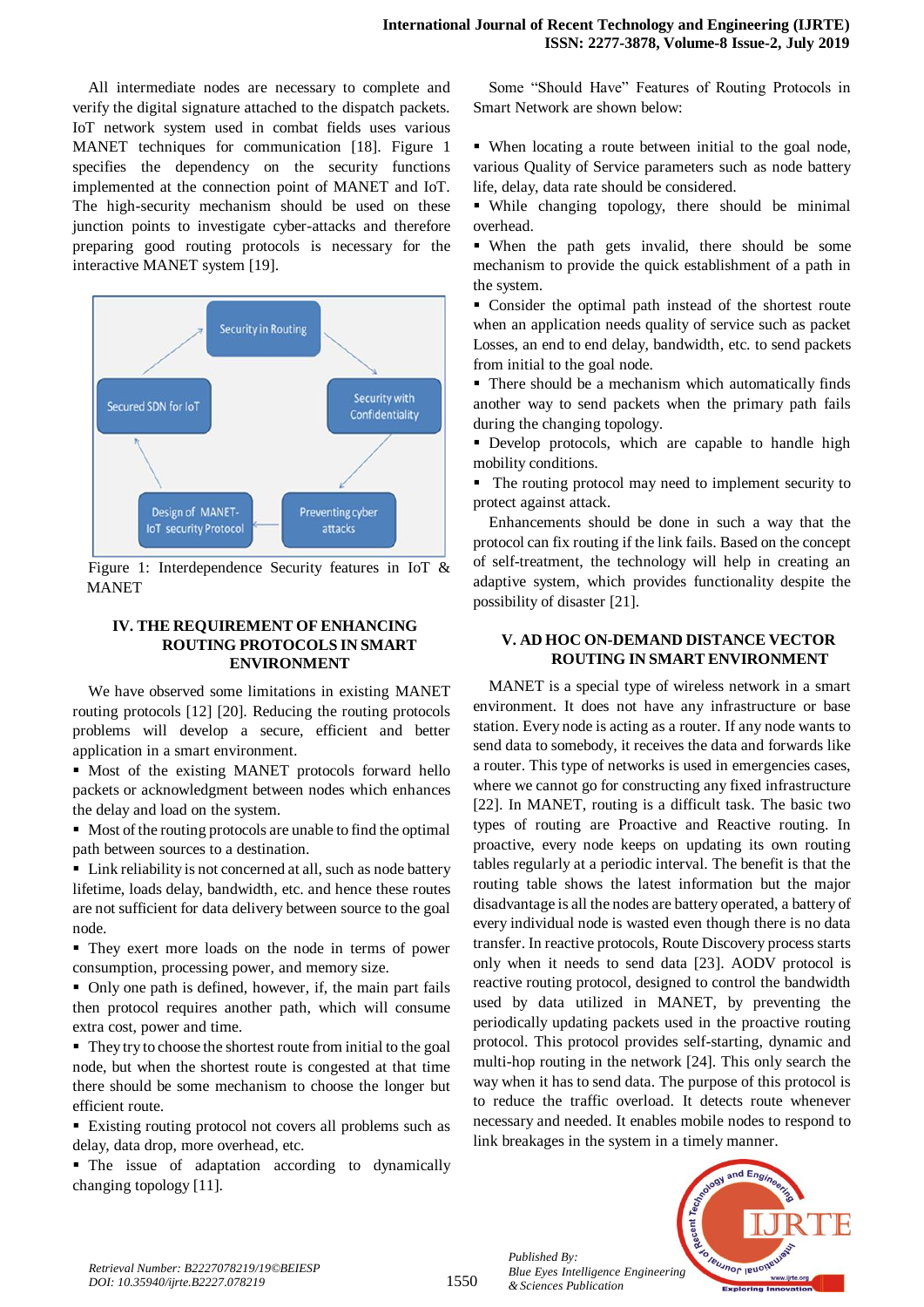## **Performance Analysis of Enhanced Ad-Hoc On -Demand Distance Vector Routing Protocol in Smart Environment**

Here nodes do not contain any information of neighbor nodes and they work separately. Instead, all nodes contain information about the predefined path through which data can be sent to the target node. Route creation and maintenance are two important steps here. When a node needs to transmit a packet, it first checks the routing table, whether the valid  $&$  fresh path is available or not. If a path is available, then RREQ (Route request) is transmitted to all neighbors. RREQ received by all its neighbors. Every node whoever receives the route request message does few things, first it check whether the ID is new or not, if it is new then neighbors node check whether the destination address matches with its own address or not, if it matches then it give reply, if the address does not match & RREQ is new message then broadcast that message further that is called flooding. This protocol maintains a sequence number for a fresh route and keeps table entries according to fresh route information [25]. The main difference between DSR and AODV is that in AODV, the source node & the middle node will store the next hop information but in DSR every outgoing packet will have complete route information from the source to the destination.

## **VI. PROPOSED ALGORITHM**

The cache route concept is used by the On-Demand Routing Protocol to make routing decisions, but generally, these routes become stale due to node mobility in the network. Packets are often lost through stale routes. The surrounding nodes get easily corrupted by the malicious node and therefore we are enhancing the basic AODV algorithm. The algorithm consists of two phases: 1) Route Discovery 2) Detection of malicious node & routing table update algorithm.

## **A. Route Discovery algorithm (Sx, Ix, Dx)**

- Designate the Source node as ' Sx' , Intermediate node as ' Ix' , Destination node as ' Dx' .
- RREQ is forwarded as source routing. AODV protocol is followed.
- If '  $Sx'$  is equal to '  $Dx'$  we return "success".
- Else node ' Sx' will broadcast the message to all neighbors and get load and response time.
- Search node with less cost and less load called that node  $'$  Ix'.
- If Reply status of ' Ix' is "true" we set it as the current node and route is established.

#### **B. Detection of malicious node & table update algorithm**

- Set Delay Period (d) of mobile host =  $C^*(H-1+n)$ . Where C is a small constant delay, 'H' provide the number of hops need to deliver data and n is a random number from  $0$  to  $1$ .
- If a node sends data after a delay time, that particular node fails & is temporarily blocked. The number of hops replied the host has less length than a requirement.
- $\blacksquare$  Misbehaving node (In) is either in terms of a broken link or in case of an attack on it.
- Node ' Jm' detect the failure node and request to block this node.
- Routing table entries are updated and Reply status of the misbehaving node is set as "No" so the neighbor' s node does not use it as a part of the network.

If a node does not deliver data within hop time, the node will be treated like a misbehaving node and it will have a low packet delivery ratio and high packet drop rate. And this misbehaving node is temporarily blocked. Each node keeps the necessary information for cache updates in the cache table. Tables are upgraded in such manner that all nodes in the way are notified about the misbehaving node and its adjacent neighbors' nodes will not use misbehaving node while searching for the route.

#### **VII. EXPERIMENTAL RESULTS AND ANALYSIS**

We carried out a simulation on mobile Ad Hoc Network by using ns2. It gives a highly modular platform for wireless and wired simulations supporting different routing types, traffic, protocols, network elements. It contains the NAM (network animator) tool. NAM is used for visualization. Trace graph tool is used for plotting graph & it is supported by Mac OS, UNIX, and Linux.

**Packet Delivery Ratio:** It is the ratio of the total received packets by the receiver, to the total sent packet by the sender. It shows the correctness and completeness of the routing protocol.

**Packet lost Ratio:** The ratio of total lost packets to total sent packets.

| <b>Simulation</b>       | <b>Values</b>           |
|-------------------------|-------------------------|
| <b>Parameters</b>       |                         |
| Ns-2 Version            | $ns-2.35$               |
| Network Type            | Wireless                |
| Routing Protocol        | <b>AODV</b>             |
| Number of Nodes         | 25,50                   |
| Antenna Model           | Antenna/OmniAntenna     |
| Mac Type                | 802.11                  |
| <b>Traffic Agent</b>    | CBR                     |
| link layer type         | LL.                     |
| Propagation Mode        | TwoRayGround            |
| <b>Environment Size</b> | 800*800                 |
| Interface queue         | Queue/DropTail/PriQueue |
| <b>Mobility Model</b>   | Random Waypoint Model   |

#### **The graph for 25 nodes**

*Published By:*

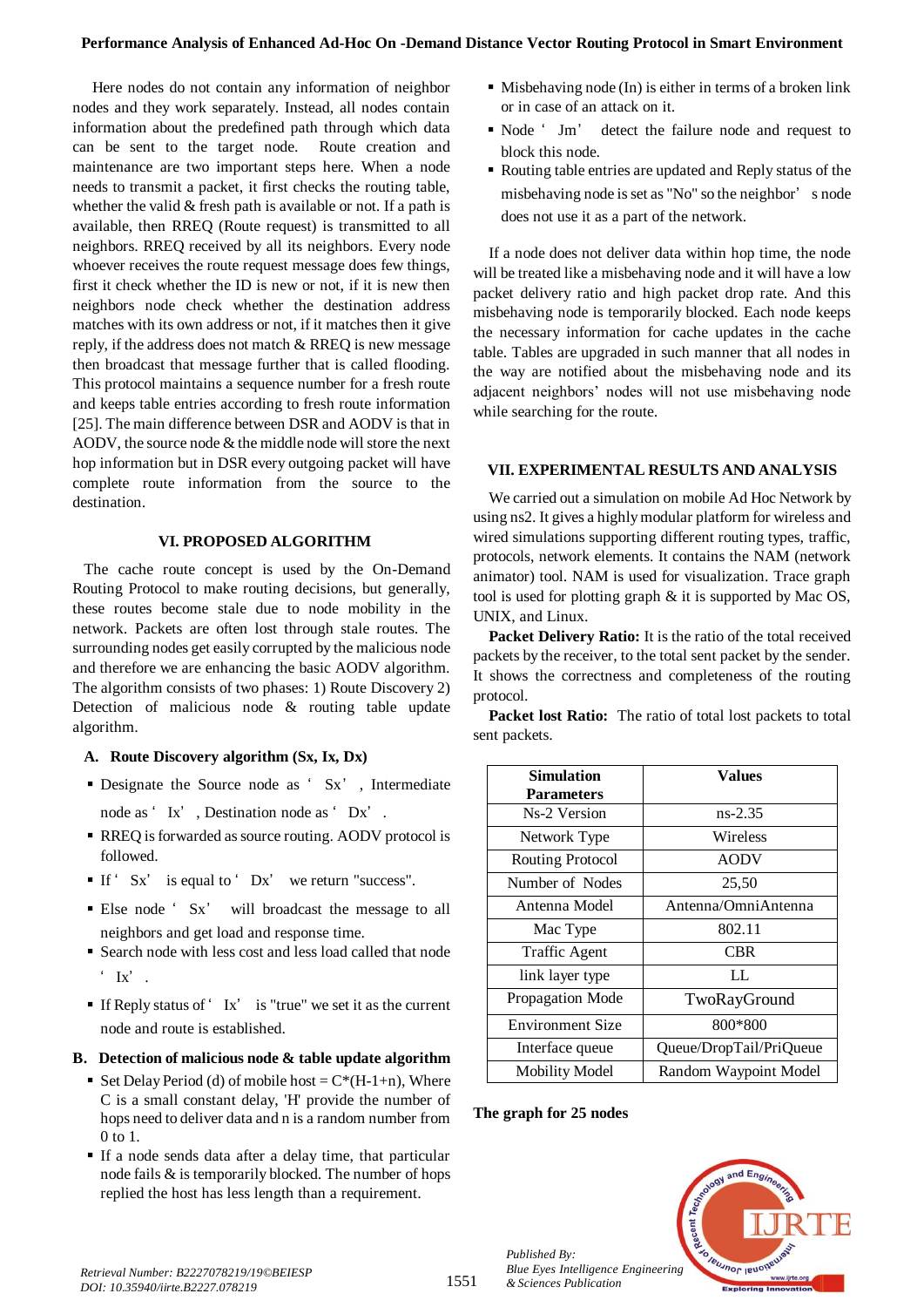

**Fig 2 shows Packet received for 25 nodes of Enhance AODV**



**Fig 3 Shows packet lost for25 nodes of the Enhance AODV**

**2**. **The graph for 50 nodes**



**Fig 4 shows packet received for 50 nodes of the Enhance AODV**



**Fig 5 shows packet lost for 50 nodes of the Enhance AODV**







**Fig 7 shows a comparison of Packet lost for 25 Nodes with Basic AODV and Enhance AODV**



*Published By:*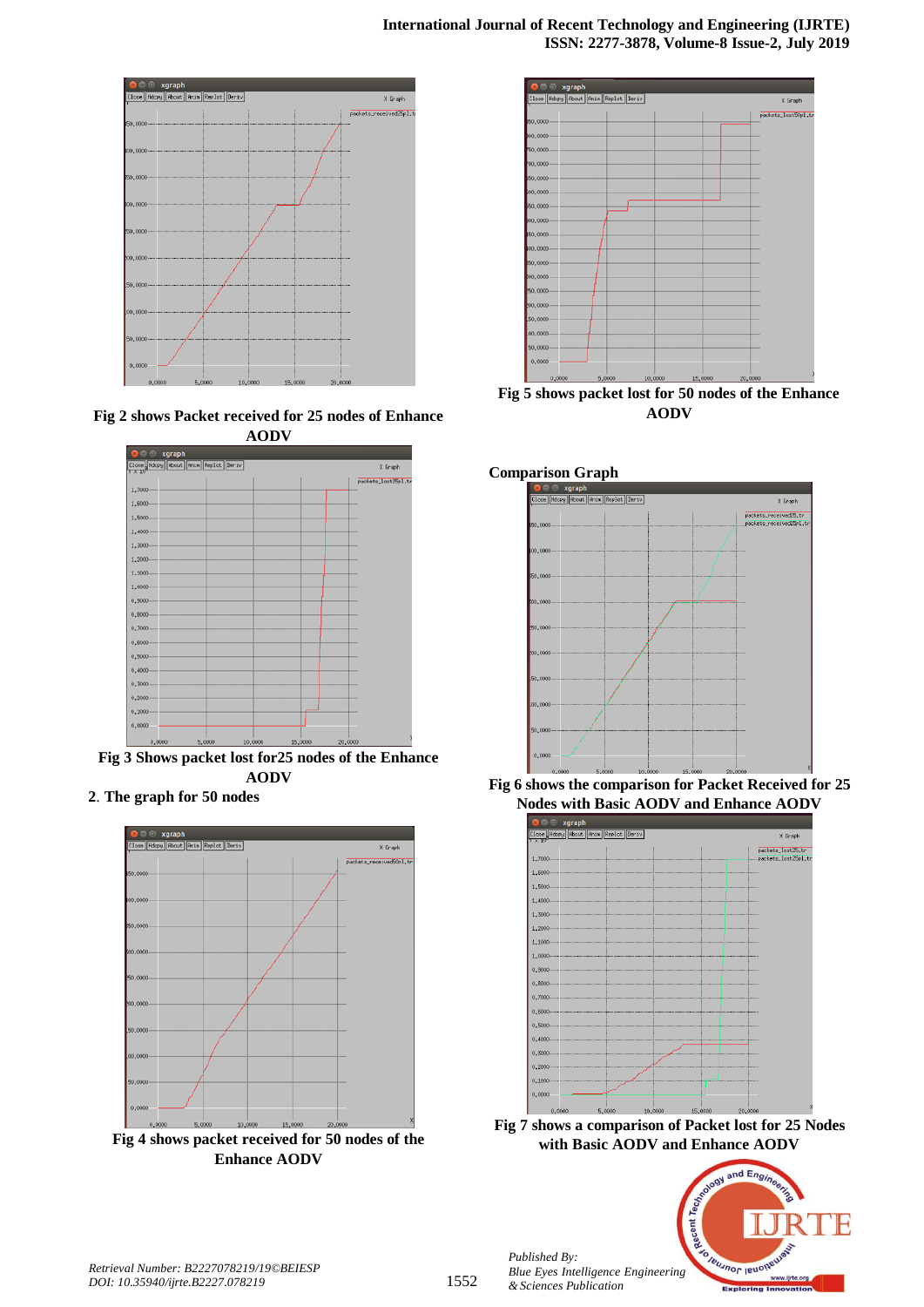

**Fig 8 shows a comparison of Packet Received for50 Nodes with Basic AODV** and Enhance AODV



**Fig 9 shows a comparison of Packet lost for 50 Nodes with Basic AODV and Enhance AODV**



**Fig 10 shows packet received for 25, 50, nodes of the basic AODV and enhance AODV**



**Fig 11 shows packet lost for 25, 50, nodes of the basic AODV and enhance AODV**

#### **VIII. CONCLUSION**

Reducing the Routing Protocols problems will develop a secure, efficient and better application in a smart environment. In this context, a thorough study and analysis have been done about the safety aspects of IoT- MANET technology. With this kind of analysis, the requirement for the development of more intelligent, challenging and secure routing protocols on the intersection of Lot and MANETs will definitely be encouraged. After extensive literature survey, we realized that there are lots of security problems like Packet Loss, Frequent Disconnection, Short Battery Lifetime, More Overhead, Issue of Adaptation, Power Consumption Problem, Security Implementation, etc. We have to develop such protocols that allow sufficient coupling between devices and on the other hand are extremely efficient in the use of communication. We have presented the requirements for enhancing routing protocols in a smart environment. We have introduced a new enhanced cache update technique in MANET. The technique enables AODV to adapt according to topology changes. It reduces the packet drop ratio and improves the packet delivery ratio in the network. The enhanced algorithm helps to detect the malicious node and remove the stale route present in the network.

## **REFERENCES**

*Published By:*

- 1. N. Shahid, and S. Aneja, "Internet of Things: Vision, application areas and research challenges". *Proceedings of the International Conference on IoT in Social, Mobile, Analytics, and Cloud, I-SMAC* 2017, 10(7), 583–587.2017. https://doi.org/10.1109/ISMAC.2017.805826.
- 2. C. Sandhiya, "An overview on Wireless Sensor Networks and Mobile Ad Hoc Network". *International Journal of Engineering Science Invention*, (2018), 10-14.
- 3. P. Bellavista, G. Cardone, A. Corradi, and L.Foschini, "Convergence of MANET and WSN in IoT urban scenarios". *IEEE Sensors Journal*, 13(10), (2013), 3558–3567. https://doi.o.rg/10.1109/JSEN.2013.2272099.
- 4. O. A. Mohamad, "Smart Home System Based on Comparative Analysis among AODV and DSDV Protocols in MANET". *19th International Conference on System Theory, Control, and Computing (ICSTCC), October 14-16, Cheile Gradistei, Romania*, (2015), 687–692.